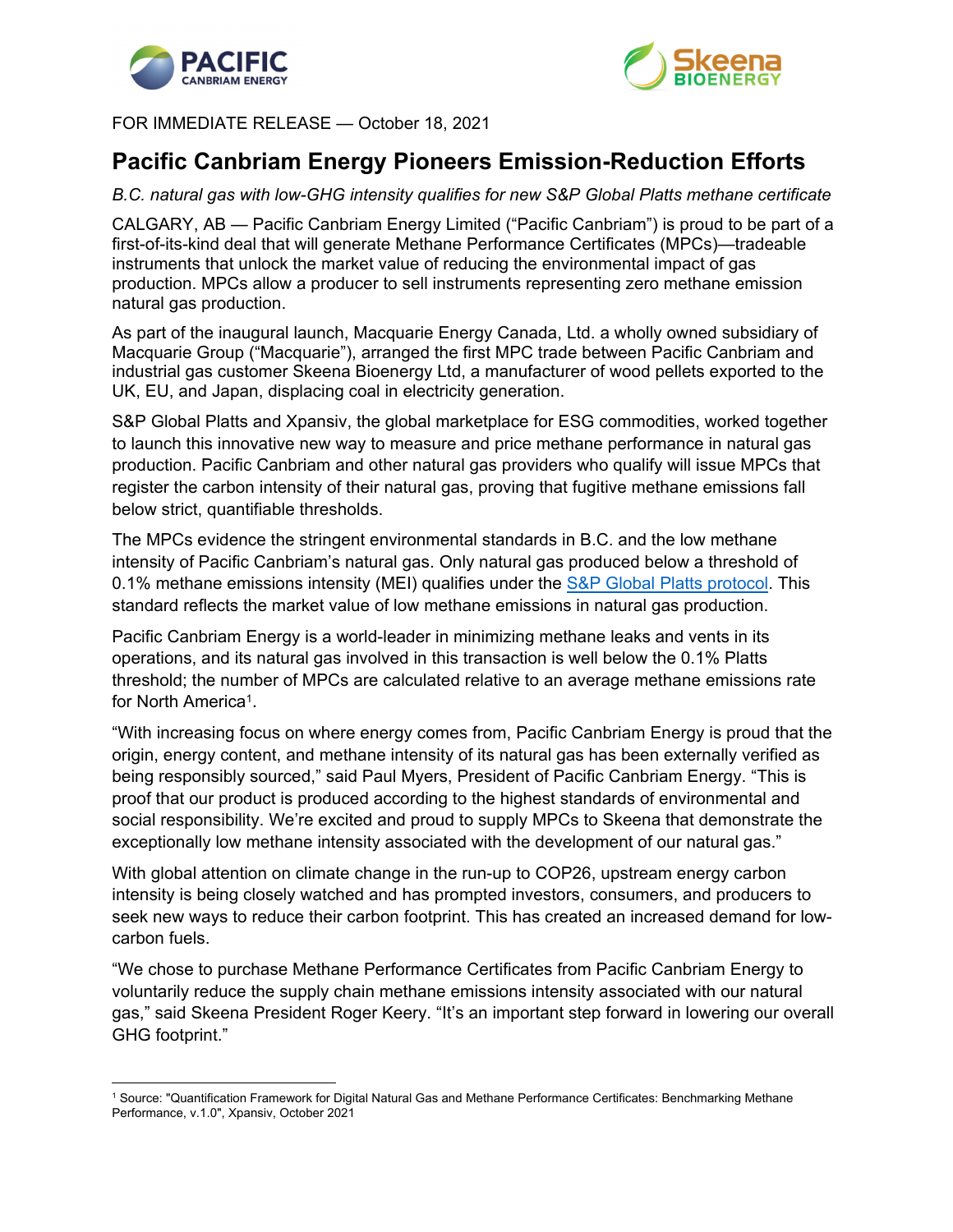



MPCs are registered, issued, transacted, and retired in accordance with the Xpansiv Digital Fuels Program to eliminate double counting. Xpansiv's DF Registry maintains a complete record of the MPC and its associated environmental claims, ensuring data quality.

"MPCs allow the market to reward producers like Pacific Canbriam with low methane leakage, creating a clear market price related to fugitive methane emissions," said Andrew Pisano, Head of XRegistries at Xpansiv. "We're pleased to support natural gas market participants on their path to reach their ESG targets and climate commitments, and hope this incentivizes other producers to make similar measurable progress."

Last month, Pacific Canbriam announced it had become the second natural gas producer in Canada to achieve an EO100™ Standard Certification from Equitable Origin. Equitable Origin is a leading standards organization that certifies energy production based on third-party verification that evaluates energy producers that demonstrate their commitment to the highest ESG standards in their operations.

-30-

## **About Pacific Canbriam Energy Limited**

Pacific Canbriam Energy Limited is a private exploration and production company with a focus on liquids-rich natural gas development. Its principal producing properties and acreage positions are in the Altares and Kobes Montney regions of northeast British Columbia. Pacific Canbriam is an industry leader in water management and recycling, and unique in the ownership of all infrastructure. The company was founded in 2007 and is headquartered in Calgary, Alberta with an office in Fort St. John, British Columbia.

#### **About Xpansiv**

Xpansiv is the global marketplace for ESG-inclusive commodities. These Intelligent Commodities bring transparency and liquidity to markets, empowering participants to value energy, carbon, and water to meet the challenges of an information-rich, resource-constrained world. The company's main business units include XMarkets, the largest spot exchange for ESG commodities, including carbon, renewable energy certificates, water and Digital Natural Gas; XSignals, which provides end-of-day and historical market data; and XPortfolio, the leading multi-registry portfolio management system for all ESG-inclusive commodities. Xpansiv is the digital nexus where ESG and price signals merge. Xpansiv.com

#### **About Skeena**

Skeena Bioenergy is located in Terrace, British Columbia, Canada next to Skeena Sawmills, one of the largest Pacific Coast Hemlock sawmills in B.C. The plant produces 82,000 metric tonnes of wood pellets annually for international and domestic markets. The plant incorporates state-of-the-art equipment that maximizes the value of all the waste residuals from Skeena Sawmills. Skeena Bioenergy is both PEFC & SBP third-party certified. Global energy producers use Skeena's wood pellets to displace fossil fuels and dramatically reduce their greenhouse gas emissions.